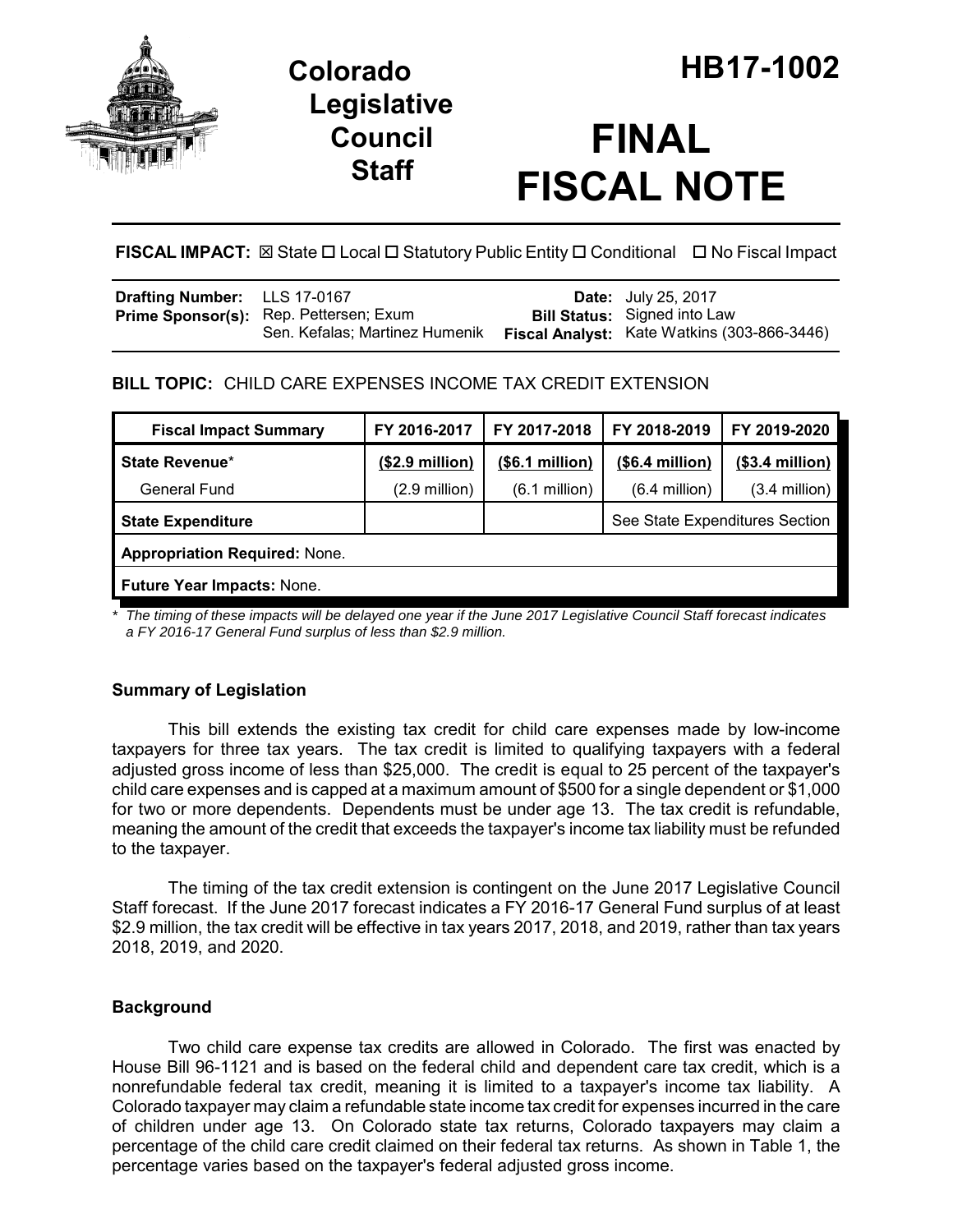| Table 1 . Colorado Child Care Tax Credit        |                                             |  |  |  |
|-------------------------------------------------|---------------------------------------------|--|--|--|
| If the taxpayers's<br>adjusted gross income is: | the Colorado Child Care Credit will be:     |  |  |  |
| \$25,000 or less                                | 50 percent of the federal child care credit |  |  |  |
| From \$25,001 to \$35,000                       | 30 percent of the federal child care credit |  |  |  |
| From \$35,001 to \$60,000                       | 10 percent of the federal child care credit |  |  |  |
| \$60,001 or more                                | No Colorado child care credit is allowed    |  |  |  |

HB14-1072 created an additional refundable child care expense tax credit for Colorado taxpayers who have a federal adjusted gross income of \$25,000 or less with insufficient federal tax liability to claim the existing state child care expense credit. Under current law, this low-income child care expense tax credit is only available for tax years 2014, 2015, and 2016. HB17-1002 extends the availability of this low income child care expense tax credit through tax year 2019.

#### **State Revenue**

Contingent upon the June 2017 Legislative Council Staff forecast, this bill will **reduce General Fund revenue by \$2.9 million in FY 2016-17 (half-year impact), \$6.1 million in FY 2017-18, \$6.4 million in FY 2018-19, and \$3.4 million in FY 2019-20 (half-year impact).**  If the June 2017 forecast indicates that the FY 2016-17 General Fund surplus is less than \$2.9 million, the tax credit will not be available in tax year 2017 but will be available in tax years 2018, 2019, and 2020, pushing the revenue impact of the tax credit forward one year.

*Data and assumptions.* In fiscal year 2015-16, 34,337 taxpayers claimed an average tax credit of \$158, reducing General Fund revenue by \$5.4 million. Revenue estimates assume that the average tax credit will grow by the historical ten-year compound average annual growth rate in the price of child care and nursery school, as measured by the U.S. Bureau of Labor Statistics. After growing 4.2 percent in fiscal year 2016-17, the population of taxpayers qualifying for the credit is assumed to grow by the Colorado State Demography Office projections of the number of households in Colorado with children. Table 2 summarizes revenue and taxpayer impact projections based on these assumptions. Contingent on the June 2017 forecast, these revenue estimates may be delayed one year.

| Table 2. Estimated Revenue and Taxpayer Impact of HB17-1002 |                |               |               |                |  |  |  |
|-------------------------------------------------------------|----------------|---------------|---------------|----------------|--|--|--|
|                                                             | FY 2016-17     | FY 2017-18    | FY 2018-19    | FY 2019-20     |  |  |  |
| General Fund Revenue Impact                                 | \$2.9 million* | \$6.1 million | \$6.4 million | \$3.4 million* |  |  |  |
| Taxpayers Claiming the Credit                               | 35.779         | 36,315        | 36,921        | 37,524         |  |  |  |
| Average Tax Credit per Taxpayer                             | \$163          | \$168         | \$174         | \$180          |  |  |  |

*\*Half-year impact.*

#### **State Expenditures**

If the June 2017 forecast triggers the extension of the credit in tax year 2018, the Department of Revenue may require programming, testing, and form change costs that are expected to addressed in the annual budget process for FY 2018-19.